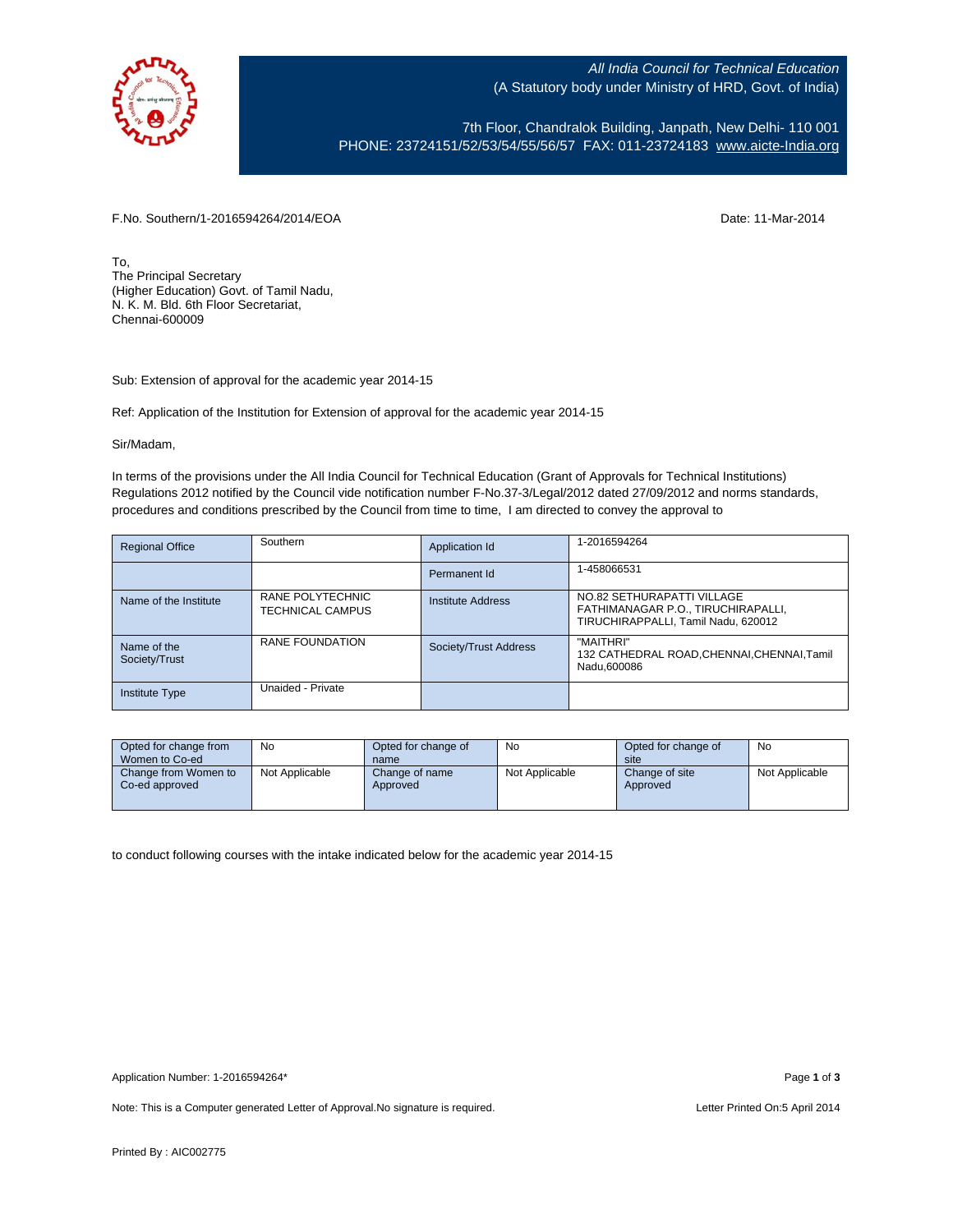

## **All India Council for Technical Education** (A Statutory body under Ministry of HRD, Govt. of India)

7th Floor, Chandralok Building, Janpath, New Delhi- 110 001 PHONE: 23724151/52/53/54/55/56/57 FAX: 011-23724183 [www.aicte-India.org](http://www.aicte-india.org/)

| Application Id: 1-2016594264                          |           | Course         |                                         | <b>Affiliating Body</b>    |                                                          |                |                              |                     |                     |
|-------------------------------------------------------|-----------|----------------|-----------------------------------------|----------------------------|----------------------------------------------------------|----------------|------------------------------|---------------------|---------------------|
|                                                       |           |                |                                         |                            |                                                          |                |                              |                     |                     |
| Program                                               | Shift     | Level          |                                         | Full/Part Time             |                                                          | Intake 2013-14 | Intake Approved for<br>14-15 | NRI Approval status | PIO Approval status |
| <b>ENGINEERING</b><br><b>AND</b><br><b>TECHNOLOGY</b> | 1st Shift | <b>DIPLOMA</b> | CIVIL<br><b>ENGINEERING</b>             | <b>FULL</b><br><b>TIME</b> | Directorate of<br><b>Technical Education,</b><br>Chennai | 60             | 60                           | <b>No</b>           | <b>No</b>           |
| <b>ENGINEERING</b><br><b>AND</b><br><b>TECHNOLOGY</b> | 1st Shift | <b>DIPLOMA</b> | <b>MECHANICAL</b><br><b>ENGINEERING</b> | <b>FULL</b><br><b>TIME</b> | Directorate of<br><b>Technical Education,</b><br>Chennai | 120            | 120                          | <b>No</b>           | <b>No</b>           |
| <b>ENGINEERING</b><br><b>AND</b><br><b>TECHNOLOGY</b> | 1st Shift | <b>DIPLOMA</b> | <b>MECHANICAL</b><br><b>ENGINEERING</b> | <b>PART</b><br><b>TIME</b> | Directorate of<br><b>Technical Education,</b><br>Chennai | $\Omega$       | 60                           | <b>No</b>           | <b>No</b>           |
| <b>ENGINEERING</b><br><b>AND</b><br><b>TECHNOLOGY</b> | 1st Shift | <b>DIPLOMA</b> | <b>MECHATRONICS</b>                     | <b>FULL</b><br><b>TIME</b> | Directorate of<br>Technical Education,<br>Chennai        | 60             | 60                           | <b>No</b>           | <b>No</b>           |

• Validity of the course details may be verified at www.aicte-india.org>departments>approvals

The above mentioned approval is subject to the condition that RANE POLYTECHNIC TECHNICAL CAMPUS shall follow and adhere to the Regulations, guidelines and directions issued by AICTE from time to time and the undertaking / affidavit given by the institution along with the application submitted by the institution on portal.

In case of any differences in content in this Computer generated Extension of Approval Letter, the content/information as approved by the Executive Council / General Council as available on the record of AICTE shall be final and binding.

Strict compliance of Anti-Ragging Regulation:- Approval is subject to strict compliance of provisions made in AICTE Regulation notified vide F. No. 37-3/Legal/AICTE/2009 dated July 1, 2009 for Prevention and Prohibition of Ragging in Technical Institutions. In case Institution fails to take adequate steps to Prevent Ragging or fails to act in accordance with AICTE Regulation or fails to punish perpetrators or incidents of Ragging, it will be liable to take any action as defined under clause 9(4) of the said Regulation.

> **(Dr. Kuncheria P. Isaac)** Member Secretary, AICTE

Application Number: 1-2016594264\* Page **2** of **3**

Note: This is a Computer generated Letter of Approval.No signature is required. Letter Printed On:5 April 2014